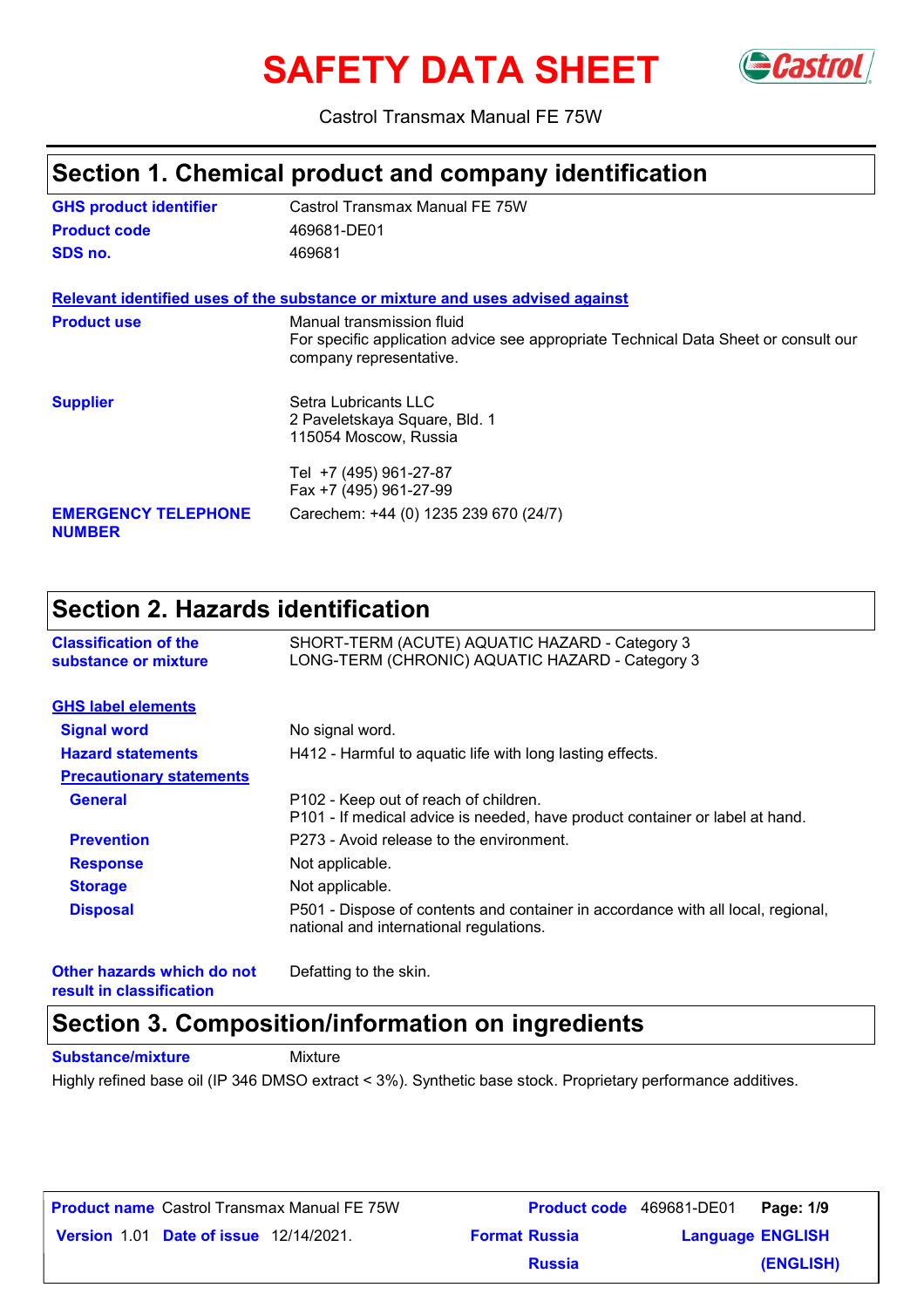### **Section 3. Composition/information on ingredients**

| <b>Ingredient name</b>                                                                                                                                                    | $\frac{9}{6}$                       | <b>CAS number</b>                      |
|---------------------------------------------------------------------------------------------------------------------------------------------------------------------------|-------------------------------------|----------------------------------------|
| Lubricating oils (petroleum), C20-50, hydrotreated neutral oil-based<br>1-Decene, homopolymer, hydrogenated<br>Dec-1-ene, homopolymer, hydrogenated Dec-1-ene, oligomers, | ≥50 - ≤75<br>≥10 - ≤25<br>≥10 - ≤25 | 72623-87-1<br>68037-01-4<br>68037-01-4 |
| hydrogenated<br>Phosphorodithioic acid, mixed O,O-bis(2-ethylhexyl and iso-Bu and iso-Pr) $  \leq 3$<br>esters, zinc salts                                                |                                     | 85940-28-9                             |
| reaction mass of: triphenylthiophosphate and tertiary butylated phenyl<br>derivatives                                                                                     | <1                                  | 192268-65-8                            |
| zinc isodecyl phosphorodithioate<br>2,6-di-tert-butylphenol                                                                                                               | ≤0.3<br>≤0.3                        | 25103-54-2<br>128-39-2                 |

**There are no additional ingredients present which, within the current knowledge of the supplier and in the concentrations applicable, are classified as hazardous to health or the environment and hence require reporting in this section.**

**Occupational exposure limits, if available, are listed in Section 8.**

### **Section 4. First aid measures**

| <b>Description of necessary first aid measures</b> |                                                                                                                                                                                                                                                                                                |
|----------------------------------------------------|------------------------------------------------------------------------------------------------------------------------------------------------------------------------------------------------------------------------------------------------------------------------------------------------|
| <b>Inhalation</b>                                  | If inhaled, remove to fresh air. Get medical attention if symptoms occur.                                                                                                                                                                                                                      |
| <b>Ingestion</b>                                   | Do not induce vomiting unless directed to do so by medical personnel. Never give<br>anything by mouth to an unconscious person. If unconscious, place in recovery<br>position and get medical attention immediately. Get medical attention if adverse<br>health effects persist or are severe. |
| <b>Skin contact</b>                                | Wash skin thoroughly with soap and water or use recognised skin cleanser.<br>Remove contaminated clothing and shoes. Wash clothing before reuse. Clean<br>shoes thoroughly before reuse. Get medical attention if symptoms occur.                                                              |
| <b>Eye contact</b>                                 | In case of contact, immediately flush eyes with plenty of water for at least 15<br>minutes. Eyelids should be held away from the eyeball to ensure thorough rinsing.<br>Check for and remove any contact lenses. Get medical attention.                                                        |
|                                                    | Most important symptoms/effects, acute and delayed                                                                                                                                                                                                                                             |
|                                                    |                                                                                                                                                                                                                                                                                                |

See Section 11 for more detailed information on health effects and symptoms.

#### **Indication of immediate medical attention and special treatment needed, if necessary**

| <b>Specific treatments</b>        | No specific treatment.                                                                                                                                                      |
|-----------------------------------|-----------------------------------------------------------------------------------------------------------------------------------------------------------------------------|
| <b>Notes to physician</b>         | Treatment should in general be symptomatic and directed to relieving any effects.                                                                                           |
| <b>Protection of first-aiders</b> | No action shall be taken involving any personal risk or without suitable training. It<br>may be dangerous to the person providing aid to give mouth-to-mouth resuscitation. |

### **Section 5. Firefighting measures**

| <b>Extinguishing media</b>                           |                                                                                                                                                                                                                                                                                                    |
|------------------------------------------------------|----------------------------------------------------------------------------------------------------------------------------------------------------------------------------------------------------------------------------------------------------------------------------------------------------|
| <b>Suitable extinguishing</b><br>media               | Use foam or all-purpose dry chemical to extinguish.                                                                                                                                                                                                                                                |
| <b>Unsuitable extinguishing</b><br>media             | Do not use water jet.                                                                                                                                                                                                                                                                              |
| <b>Specific hazards arising</b><br>from the chemical | Fire water contaminated with this material must be contained and prevented from<br>being discharged to any waterway, sewer or drain. In a fire or if heated, a pressure<br>increase will occur and the container may burst. This material is harmful to aquatic<br>life with long lasting effects. |
| <b>Hazardous thermal</b><br>decomposition products   | Combustion products may include the following:<br>carbon oxides (CO, CO <sub>2</sub> ) (carbon monoxide, carbon dioxide)                                                                                                                                                                           |

| <b>Product name</b> Castrol Transmax Manual FE 75W |                      | <b>Product code</b> 469681-DE01 | Page: 2/9 |
|----------------------------------------------------|----------------------|---------------------------------|-----------|
| <b>Version 1.01 Date of issue 12/14/2021.</b>      | <b>Format Russia</b> | <b>Language ENGLISH</b>         |           |
|                                                    | <b>Russia</b>        |                                 | (ENGLISH) |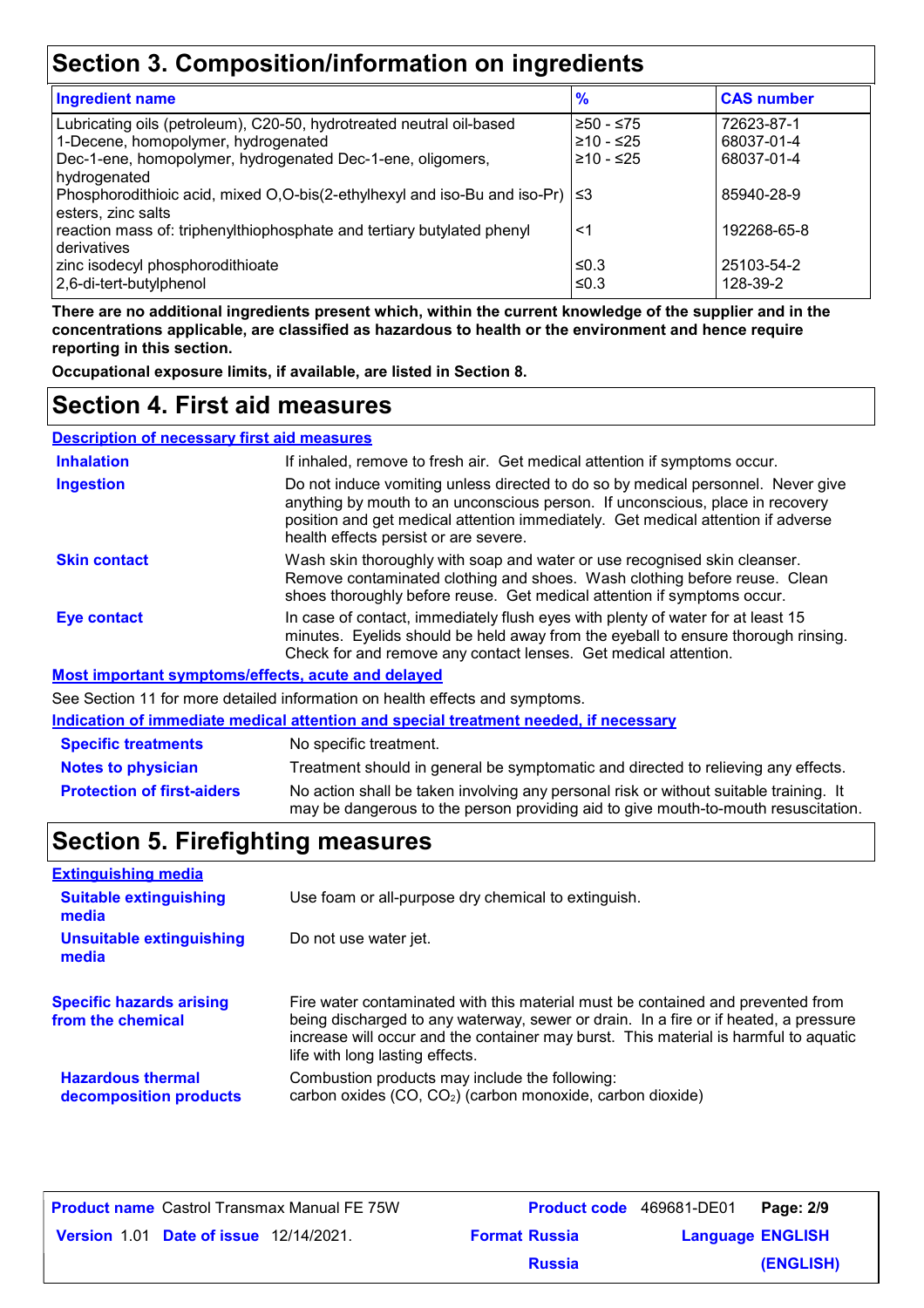### **Section 5. Firefighting measures**

| <b>Special protective actions</b><br>for fire-fighters | Promptly isolate the scene by removing all persons from the vicinity of the incident if<br>there is a fire. No action shall be taken involving any personal risk or without<br>suitable training. |
|--------------------------------------------------------|---------------------------------------------------------------------------------------------------------------------------------------------------------------------------------------------------|
| <b>Special protective</b>                              | Fire-fighters should wear positive pressure self-contained breathing apparatus                                                                                                                    |
| equipment for fire-fighters                            | (SCBA) and full turnout gear.                                                                                                                                                                     |

### **Section 6. Accidental release measures**

**Personal precautions, protective equipment and emergency procedures**

| For non-emergency<br>personnel                              | No action shall be taken involving any personal risk or without suitable training.<br>Evacuate surrounding areas. Keep unnecessary and unprotected personnel from<br>entering. Do not touch or walk through spilt material. Avoid breathing vapour or<br>mist. Provide adequate ventilation. Put on appropriate personal protective<br>equipment. Floors may be slippery; use care to avoid falling. Contact emergency<br>personnel. |
|-------------------------------------------------------------|--------------------------------------------------------------------------------------------------------------------------------------------------------------------------------------------------------------------------------------------------------------------------------------------------------------------------------------------------------------------------------------------------------------------------------------|
| For emergency responders                                    | Entry into a confined space or poorly ventilated area contaminated with vapour, mist<br>or fume is extremely hazardous without the correct respiratory protective equipment<br>and a safe system of work. Wear self-contained breathing apparatus. Wear a<br>suitable chemical protective suit. Chemical resistant boots. See also the<br>information in "For non-emergency personnel".                                              |
| <b>Environmental precautions</b>                            | Avoid dispersal of spilt material and runoff and contact with soil, waterways, drains<br>and sewers. Inform the relevant authorities if the product has caused environmental<br>pollution (sewers, waterways, soil or air). Water polluting material. May be harmful<br>to the environment if released in large quantities.                                                                                                          |
| <b>Methods and material for containment and cleaning up</b> |                                                                                                                                                                                                                                                                                                                                                                                                                                      |
| <b>Small spill</b>                                          | Stop leak if without risk. Move containers from spill area. Absorb with an inert<br>material and place in an appropriate waste disposal container. Dispose of via a<br>licensed waste disposal contractor.                                                                                                                                                                                                                           |
| <b>Large spill</b>                                          | Stop leak if without risk. Move containers from spill area. Approach the release<br>from upwind. Prevent entry into sewers, water courses, basements or confined<br>areas. Contain and collect spillage with non-combustible, absorbent material e.g.<br>sand, earth, vermiculite or diatomaceous earth and place in container for disposal<br>according to local regulations. Contaminated absorbent material may pose the          |

### **Section 7. Handling and storage**

contractor.

#### **Precautions for safe handling**

**Protective measures** Put on appropriate personal protective equipment (see Section 8). Do not ingest. Avoid contact with eyes, skin and clothing. Avoid breathing vapour or mist. Keep in the original container or an approved alternative made from a compatible material, kept tightly closed when not in use. Empty containers retain product residue and can be hazardous. Do not reuse container. Avoid contact of spilt material and runoff with soil and surface waterways. **Advice on general occupational hygiene** Eating, drinking and smoking should be prohibited in areas where this material is handled, stored and processed. Wash thoroughly after handling. Remove contaminated clothing and protective equipment before entering eating areas. See also Section 8 for additional information on hygiene measures.

same hazard as the spilt product. Dispose of via a licensed waste disposal

| <b>Product name</b> Castrol Transmax Manual FE 75W |                      | <b>Product code</b> 469681-DE01 Page: 3/9 |           |
|----------------------------------------------------|----------------------|-------------------------------------------|-----------|
| <b>Version 1.01 Date of issue 12/14/2021.</b>      | <b>Format Russia</b> | <b>Language ENGLISH</b>                   |           |
|                                                    | <b>Russia</b>        |                                           | (ENGLISH) |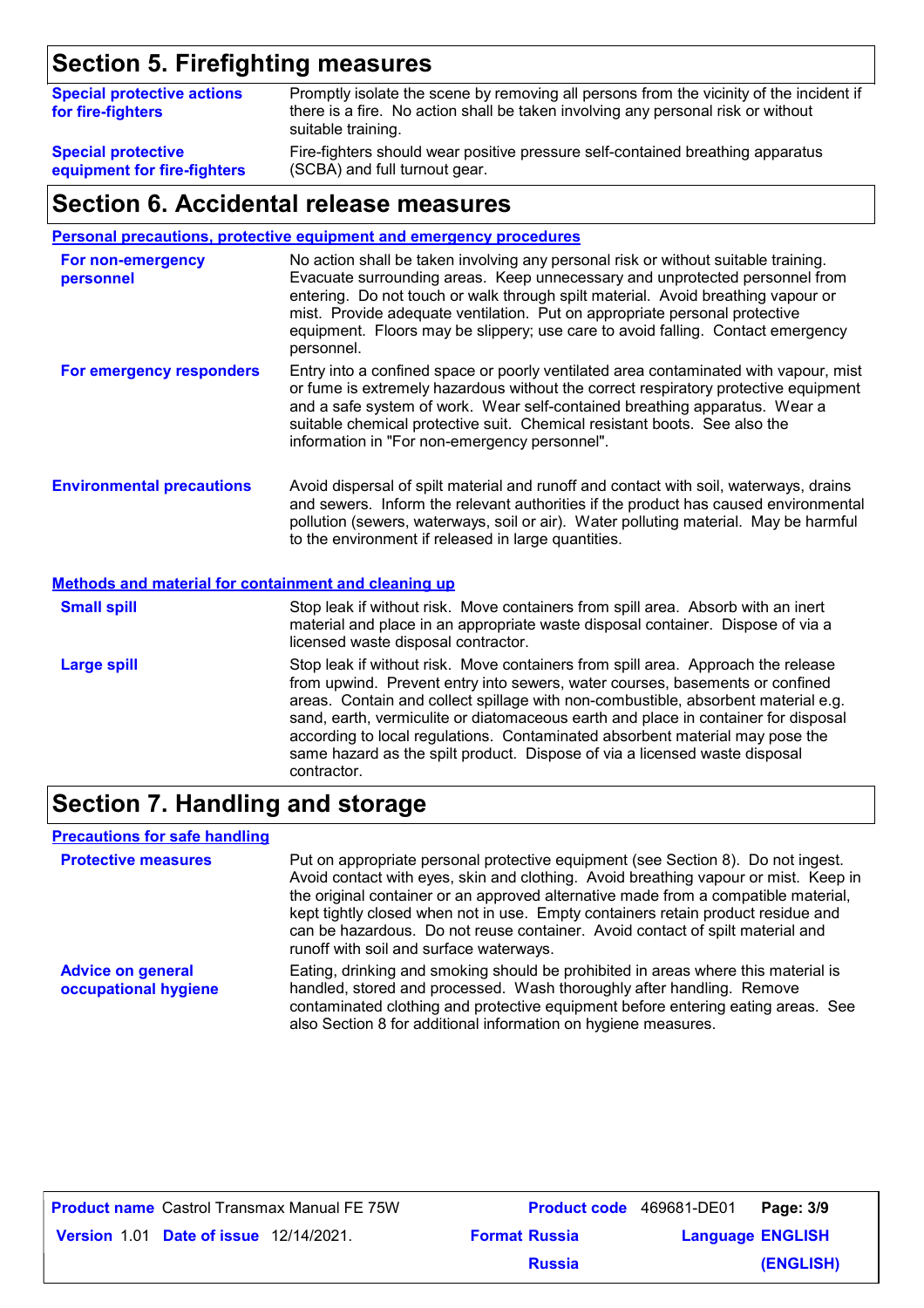### **Section 7. Handling and storage**

| <b>Conditions for safe storage,</b><br>including any<br>incompatibilities | Store in accordance with local regulations. Store in original container protected<br>from direct sunlight in a dry, cool and well-ventilated area, away from incompatible<br>materials (see Section 10) and food and drink. Keep container tightly closed and<br>sealed until ready for use. Store and use only in equipment/containers designed for<br>use with this product. Containers that have been opened must be carefully resealed<br>and kept upright to prevent leakage. Do not store in unlabelled containers. Use<br>appropriate containment to avoid environmental contamination. |
|---------------------------------------------------------------------------|------------------------------------------------------------------------------------------------------------------------------------------------------------------------------------------------------------------------------------------------------------------------------------------------------------------------------------------------------------------------------------------------------------------------------------------------------------------------------------------------------------------------------------------------------------------------------------------------|
| <b>Not suitable</b>                                                       | Prolonged exposure to elevated temperature                                                                                                                                                                                                                                                                                                                                                                                                                                                                                                                                                     |
|                                                                           |                                                                                                                                                                                                                                                                                                                                                                                                                                                                                                                                                                                                |

### **Section 8. Exposure controls/personal protection**

#### **Control parameters**

| <b>Occupational exposure limits</b> |
|-------------------------------------|
|-------------------------------------|

None.

| <b>Appropriate engineering</b><br><b>controls</b> | Provide exhaust ventilation or other engineering controls to keep the relevant<br>airborne concentrations below their respective occupational exposure limits.<br>All activities involving chemicals should be assessed for their risks to health, to<br>ensure exposures are adequately controlled. Personal protective equipment should<br>only be considered after other forms of control measures (e.g. engineering controls)<br>have been suitably evaluated. Personal protective equipment should conform to<br>appropriate standards, be suitable for use, be kept in good condition and properly<br>maintained.<br>Your supplier of personal protective equipment should be consulted for advice on<br>selection and appropriate standards. For further information contact your national<br>organisation for standards.<br>The final choice of protective equipment will depend upon a risk assessment. It is<br>important to ensure that all items of personal protective equipment are compatible. |
|---------------------------------------------------|---------------------------------------------------------------------------------------------------------------------------------------------------------------------------------------------------------------------------------------------------------------------------------------------------------------------------------------------------------------------------------------------------------------------------------------------------------------------------------------------------------------------------------------------------------------------------------------------------------------------------------------------------------------------------------------------------------------------------------------------------------------------------------------------------------------------------------------------------------------------------------------------------------------------------------------------------------------------------------------------------------------|
| <b>Environmental exposure</b><br>controls         | Emissions from ventilation or work process equipment should be checked to ensure<br>they comply with the requirements of environmental protection legislation. In some<br>cases, fume scrubbers, filters or engineering modifications to the process<br>equipment will be necessary to reduce emissions to acceptable levels.                                                                                                                                                                                                                                                                                                                                                                                                                                                                                                                                                                                                                                                                                 |
| <b>Individual protection measures</b>             |                                                                                                                                                                                                                                                                                                                                                                                                                                                                                                                                                                                                                                                                                                                                                                                                                                                                                                                                                                                                               |
| <b>Hygiene measures</b>                           | Wash hands, forearms and face thoroughly after handling chemical products, before<br>eating, smoking and using the lavatory and at the end of the working period.<br>Appropriate techniques should be used to remove potentially contaminated clothing.<br>Wash contaminated clothing before reusing. Ensure that eyewash stations and<br>safety showers are close to the workstation location.                                                                                                                                                                                                                                                                                                                                                                                                                                                                                                                                                                                                               |
| <b>Eye/face protection</b>                        | Safety glasses with side shields.                                                                                                                                                                                                                                                                                                                                                                                                                                                                                                                                                                                                                                                                                                                                                                                                                                                                                                                                                                             |
| <b>Skin protection</b>                            |                                                                                                                                                                                                                                                                                                                                                                                                                                                                                                                                                                                                                                                                                                                                                                                                                                                                                                                                                                                                               |
| <b>Hand protection</b>                            | Wear protective gloves if prolonged or repeated contact is likely. Wear chemical<br>resistant gloves. Recommended: Nitrile gloves. The correct choice of protective<br>gloves depends upon the chemicals being handled, the conditions of work and use,<br>and the condition of the gloves (even the best chemically resistant glove will break<br>down after repeated chemical exposures). Most gloves provide only a short time of<br>protection before they must be discarded and replaced. Because specific work<br>environments and material handling practices vary, safety procedures should be<br>developed for each intended application. Gloves should therefore be chosen in<br>consultation with the supplier/manufacturer and with a full assessment of the<br>working conditions.                                                                                                                                                                                                               |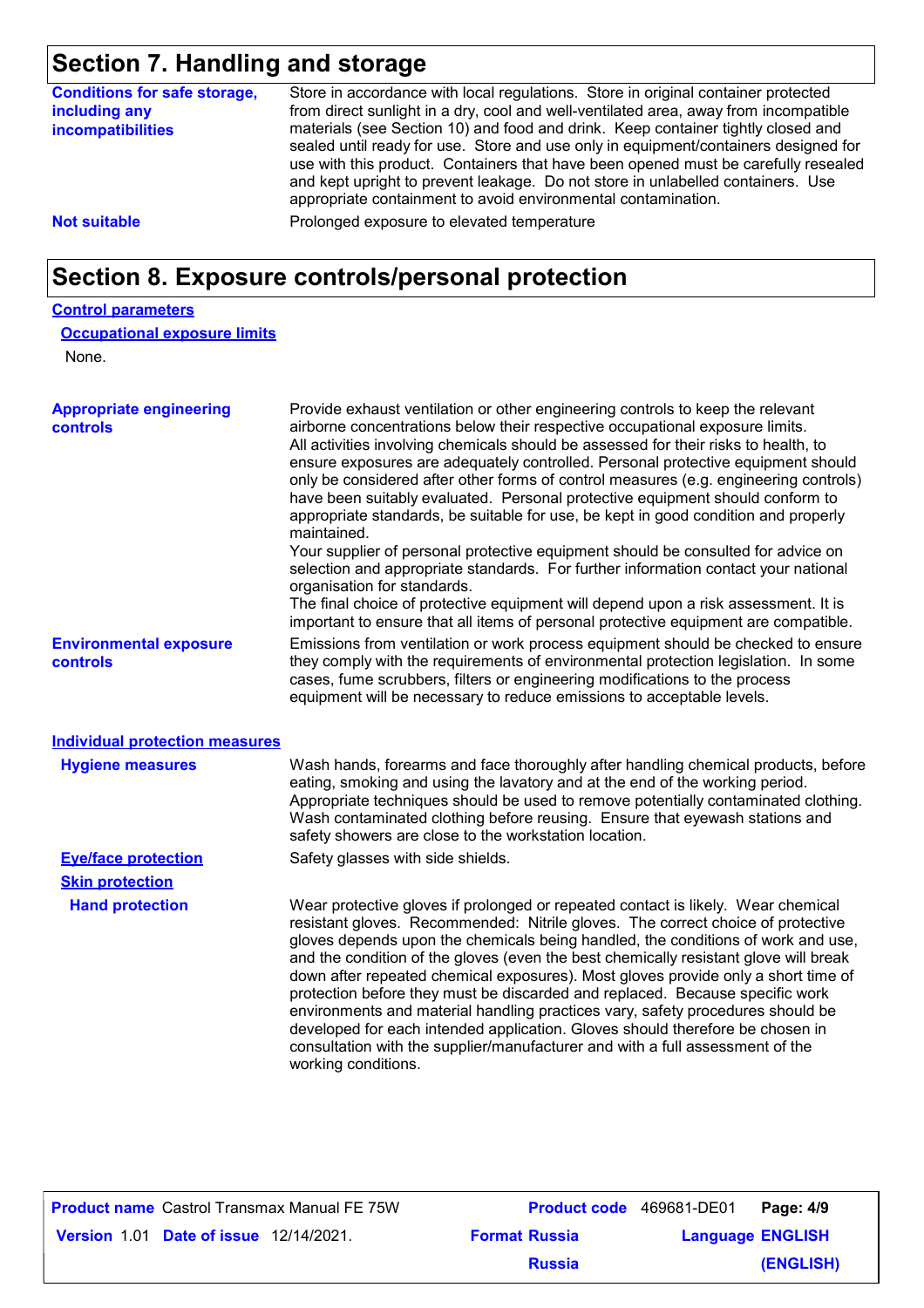# **Section 8. Exposure controls/personal protection**

| <b>Body protection</b>        | Use of protective clothing is good industrial practice.<br>Personal protective equipment for the body should be selected based on the task<br>being performed and the risks involved and should be approved by a specialist<br>before handling this product.<br>Cotton or polyester/cotton overalls will only provide protection against light<br>superficial contamination that will not soak through to the skin. Overalls should be<br>laundered on a regular basis. When the risk of skin exposure is high (e.g. when<br>cleaning up spillages or if there is a risk of splashing) then chemical resistant aprons<br>and/or impervious chemical suits and boots will be required. |
|-------------------------------|---------------------------------------------------------------------------------------------------------------------------------------------------------------------------------------------------------------------------------------------------------------------------------------------------------------------------------------------------------------------------------------------------------------------------------------------------------------------------------------------------------------------------------------------------------------------------------------------------------------------------------------------------------------------------------------|
| <b>Respiratory protection</b> | In case of insufficient ventilation, wear suitable respiratory equipment.<br>The correct choice of respiratory protection depends upon the chemicals being<br>handled, the conditions of work and use, and the condition of the respiratory<br>equipment. Safety procedures should be developed for each intended application.<br>Respiratory protection equipment should therefore be chosen in consultation with<br>the supplier/manufacturer and with a full assessment of the working conditions.                                                                                                                                                                                 |

### **Section 9. Physical and chemical properties**

The conditions of measurement of all properties are at standard temperature and pressure unless otherwise indicated.

#### **Appearance**

| <b>Physical state</b>                                             | Liquid.                                   |
|-------------------------------------------------------------------|-------------------------------------------|
| <b>Colour</b>                                                     | Brown.                                    |
| <b>Odour</b>                                                      | Not available.                            |
| <b>Odour threshold</b>                                            | Not available.                            |
| pH                                                                | Not applicable.                           |
| <b>Melting point</b>                                              | Not available.                            |
| <b>Boiling point, initial boiling</b><br>point, and boiling range | Not available.                            |
| <b>Flash point</b>                                                | Open cup: >220°C (>428°F) [Cleveland]     |
| <b>Evaporation rate</b>                                           | Not available.                            |
| <b>Flammability</b>                                               | Not applicable. Based on - Physical state |
| Lower and upper explosion<br>limit/flammability limit             | Not available.                            |

#### **Vapour pressure**

|                                                                                      | Vapour Pressure at 20°C |         | Vapour pressure at 50°C |          |     |               |
|--------------------------------------------------------------------------------------|-------------------------|---------|-------------------------|----------|-----|---------------|
| <b>Ingredient name</b>                                                               | mm Hg                   | kPa     | <b>Method</b>           | mm<br>Hg | kPa | <b>Method</b> |
| Lubricating oils<br>(petroleum), C20-50,<br>hydrotreated neutral oil-<br>based       | 0.08                    | < 0.011 | <b>ASTM D 5191</b>      |          |     |               |
| 1-Decene,<br>homopolymer,<br>hydrogenated                                            | 0                       | 0       | <b>ASTME</b><br>1194-87 |          |     |               |
| Dec-1-ene,<br>homopolymer,<br>hydrogenated Dec-<br>1-ene, oligomers,<br>hydrogenated | 0                       | 0       | <b>ASTME</b><br>1194-87 |          |     |               |
| Distillates (petroleum),<br>hydrotreated heavy<br>paraffinic                         | < 0.08                  | < 0.011 | <b>ASTM D 5191</b>      |          |     |               |
| Distillates (petroleum),<br>solvent-dewaxed heavy<br>paraffinic                      | < 0.08                  | < 0.011 | <b>ASTM D 5191</b>      |          |     |               |

#### **Relative vapour density**

Not available.

|                                               | <b>Product name</b> Castrol Transmax Manual FE 75W | <b>Product code</b> 469681-DE01 |                         | Page: 5/9 |
|-----------------------------------------------|----------------------------------------------------|---------------------------------|-------------------------|-----------|
| <b>Version 1.01 Date of issue 12/14/2021.</b> |                                                    | <b>Format Russia</b>            | <b>Language ENGLISH</b> |           |
|                                               |                                                    | <b>Russia</b>                   |                         | (ENGLISH) |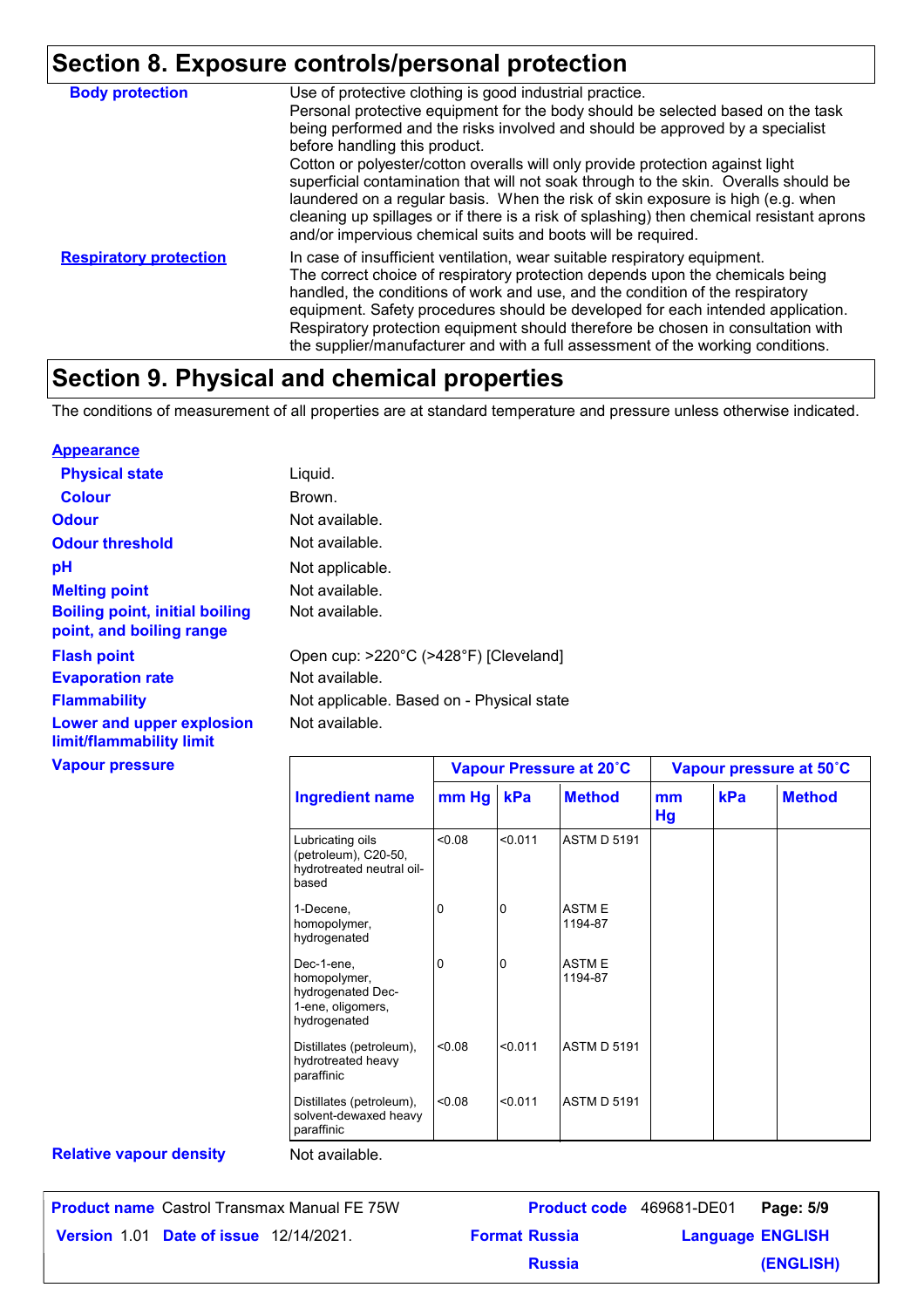### **Section 9. Physical and chemical properties**

| <b>Relative density</b>                           | Not available.                                                                                                                              |              |                |                    |
|---------------------------------------------------|---------------------------------------------------------------------------------------------------------------------------------------------|--------------|----------------|--------------------|
| <b>Density</b>                                    | <1000 kg/m <sup>3</sup> (<1 g/cm <sup>3</sup> )                                                                                             |              |                |                    |
| <b>Solubility</b>                                 | insoluble in water.                                                                                                                         |              |                |                    |
| <b>Partition coefficient: n-</b><br>octanol/water | Not applicable.                                                                                                                             |              |                |                    |
| <b>Auto-ignition temperature</b>                  | <b>Ingredient name</b>                                                                                                                      | $\mathbf{C}$ | $\mathsf{P}$   | <b>Method</b>      |
|                                                   | 1-Decene, homopolymer,<br>hydrogenated                                                                                                      | 343 to 369   | 649.4 to 696.2 | <b>ASTM D 2159</b> |
|                                                   | Dec-1-ene, homopolymer,<br>hydrogenated Dec-1-ene, oligomers,<br>hydrogenated                                                               | 343 to 369   | 649.4 to 696.2 | <b>ASTM D 2159</b> |
| <b>Decomposition temperature</b>                  | Not available.                                                                                                                              |              |                |                    |
| <b>Viscosity</b>                                  | Kinematic: $32.2 \text{ mm}^2/\text{s}$ (32.2 cSt) at 40°C<br>Kinematic: 6.3 to 6.8 mm <sup>2</sup> /s (6.3 to 6.8 cSt) at 100 $^{\circ}$ C |              |                |                    |
| <b>Particle characteristics</b>                   |                                                                                                                                             |              |                |                    |
| <b>Median particle size</b>                       | Not applicable.                                                                                                                             |              |                |                    |

# **Section 10. Stability and reactivity**

| <b>Reactivity</b>                            | No specific test data available for this product. Refer to Conditions to avoid and<br>Incompatible materials for additional information.                                   |
|----------------------------------------------|----------------------------------------------------------------------------------------------------------------------------------------------------------------------------|
| <b>Chemical stability</b>                    | The product is stable.                                                                                                                                                     |
| <b>Possibility of hazardous</b><br>reactions | Under normal conditions of storage and use, hazardous reactions will not occur.<br>Under normal conditions of storage and use, hazardous polymerisation will not<br>occur. |
| <b>Conditions to avoid</b>                   | Avoid all possible sources of ignition (spark or flame).                                                                                                                   |
| <b>Incompatible materials</b>                | Reactive or incompatible with the following materials: oxidising materials.                                                                                                |
| <b>Hazardous decomposition</b><br>products   | Under normal conditions of storage and use, hazardous decomposition products<br>should not be produced.                                                                    |

## **Section 11. Toxicological information**

#### **Information on toxicological effects**

#### **Aspiration hazard**

| <b>Name</b>                                                                                                                                                               | <b>Result</b>                                                                                                           |
|---------------------------------------------------------------------------------------------------------------------------------------------------------------------------|-------------------------------------------------------------------------------------------------------------------------|
| Lubricating oils (petroleum), C20-50, hydrotreated neutral oil-based<br>1-Decene, homopolymer, hydrogenated<br>Dec-1-ene, homopolymer, hydrogenated Dec-1-ene, oligomers, | <b>ASPIRATION HAZARD - Category 1</b><br><b>ASPIRATION HAZARD - Category 1</b><br><b>ASPIRATION HAZARD - Category 1</b> |
| hydrogenated                                                                                                                                                              |                                                                                                                         |

| <b>Information on likely routes</b><br>of exposure | Routes of entry anticipated: Dermal, Inhalation.                                                    |                          |                         |           |
|----------------------------------------------------|-----------------------------------------------------------------------------------------------------|--------------------------|-------------------------|-----------|
| <b>Potential acute health effects</b>              |                                                                                                     |                          |                         |           |
| <b>Eye contact</b>                                 | No known significant effects or critical hazards.                                                   |                          |                         |           |
| <b>Inhalation</b>                                  | Vapour inhalation under ambient conditions is not normally a problem due to low<br>vapour pressure. |                          |                         |           |
| <b>Skin contact</b>                                | Defatting to the skin. May cause skin dryness and irritation.                                       |                          |                         |           |
| <b>Ingestion</b>                                   | No known significant effects or critical hazards.                                                   |                          |                         |           |
| <b>Product name Castrol Transmax Manual FE 75W</b> |                                                                                                     | Product code 469681-DE01 |                         | Page: 6/9 |
| <b>Version 1.01 Date of issue 12/14/2021.</b>      | <b>Format Russia</b>                                                                                |                          | <b>Language ENGLISH</b> |           |
|                                                    |                                                                                                     | <b>Russia</b>            |                         | (ENGLISH) |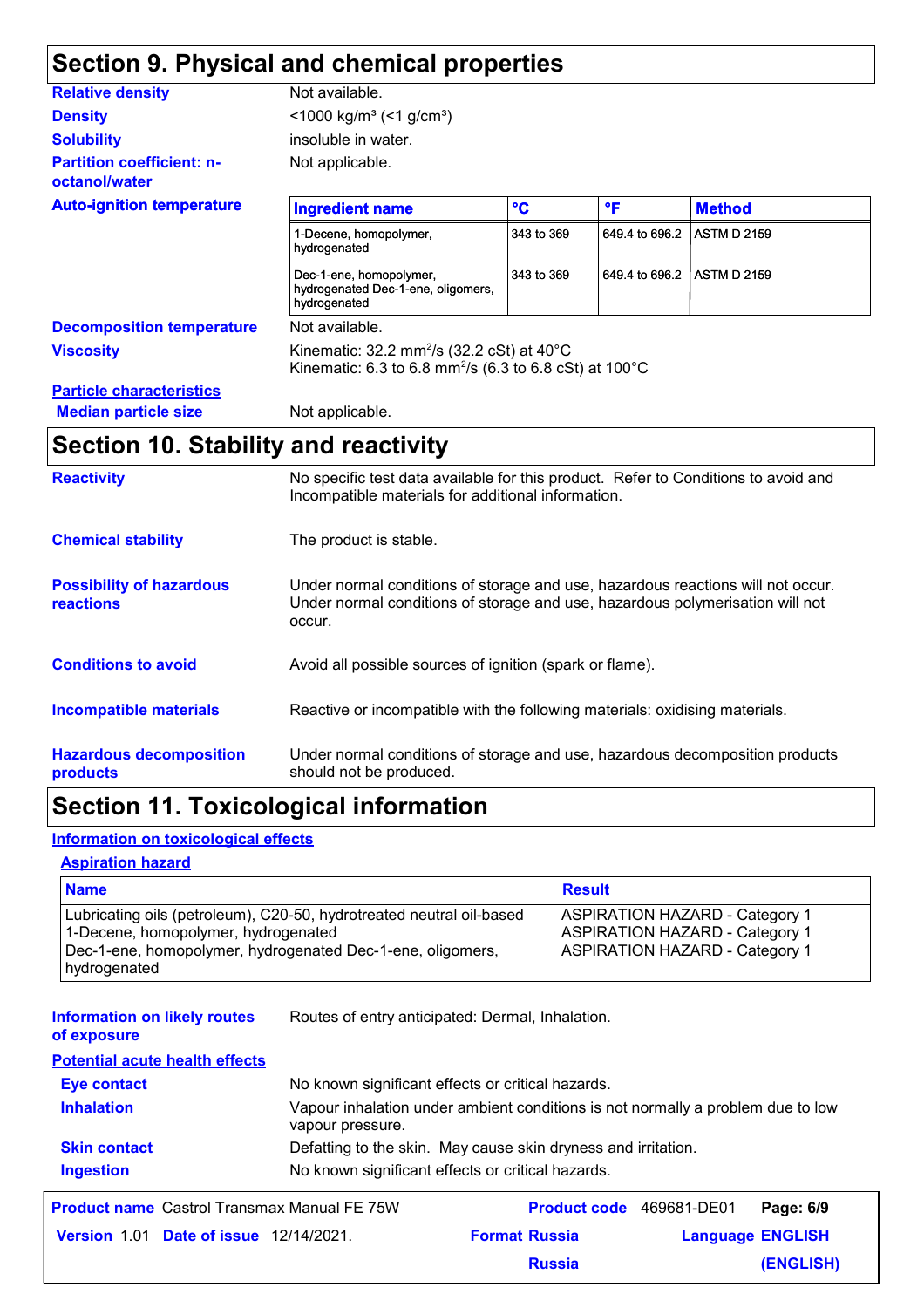### **Section 11. Toxicological information**

|                                         | <b>Symptoms related to the physical, chemical and toxicological characteristics</b>                                         |
|-----------------------------------------|-----------------------------------------------------------------------------------------------------------------------------|
| <b>Eye contact</b>                      | No specific data.                                                                                                           |
| <b>Inhalation</b>                       | May be harmful by inhalation if exposure to vapour, mists or fumes resulting from<br>thermal decomposition products occurs. |
| <b>Skin contact</b>                     | Adverse symptoms may include the following:<br>irritation<br>dryness<br>cracking                                            |
| <b>Ingestion</b>                        | No specific data.                                                                                                           |
|                                         | Delayed and immediate effects as well as chronic effects from short and long-term exposure                                  |
| <b>Eye contact</b>                      | Potential risk of transient stinging or redness if accidental eye contact occurs.                                           |
| <b>Inhalation</b>                       | Overexposure to the inhalation of airborne droplets or aerosols may cause irritation<br>of the respiratory tract.           |
| <b>Skin contact</b>                     | Prolonged or repeated contact can defat the skin and lead to irritation, cracking and/<br>or dermatitis.                    |
| <b>Ingestion</b>                        | Ingestion of large quantities may cause nausea and diarrhoea.                                                               |
| <b>Potential chronic health effects</b> |                                                                                                                             |
| <b>General</b>                          | No known significant effects or critical hazards.                                                                           |
| <b>Carcinogenicity</b>                  | No known significant effects or critical hazards.                                                                           |
| <b>Mutagenicity</b>                     | No known significant effects or critical hazards.                                                                           |
| <b>Teratogenicity</b>                   | No known significant effects or critical hazards.                                                                           |
| <b>Developmental effects</b>            | No known significant effects or critical hazards.                                                                           |
| <b>Fertility effects</b>                | No known significant effects or critical hazards.                                                                           |

### **Section 12. Ecological information**

**Environmental effects** This material is harmful to aquatic life with long lasting effects.

#### **Persistence and degradability**

Partially biodegradable.

#### **Bioaccumulative potential**

This product is not expected to bioaccumulate through food chains in the environment.

| <b>Mobility in soil</b><br><b>Mobility</b> | Spillages may penetrate the soil causing ground water contamination.                                                      |
|--------------------------------------------|---------------------------------------------------------------------------------------------------------------------------|
| <b>Other ecological information</b>        | Spills may form a film on water surfaces causing physical damage to organisms.<br>Oxygen transfer could also be impaired. |

| <b>Product name</b> Castrol Transmax Manual FE 75W |                      | <b>Product code</b> 469681-DE01 | Page: 7/9 |
|----------------------------------------------------|----------------------|---------------------------------|-----------|
| <b>Version 1.01 Date of issue 12/14/2021.</b>      | <b>Format Russia</b> | <b>Language ENGLISH</b>         |           |
|                                                    | <b>Russia</b>        |                                 | (ENGLISH) |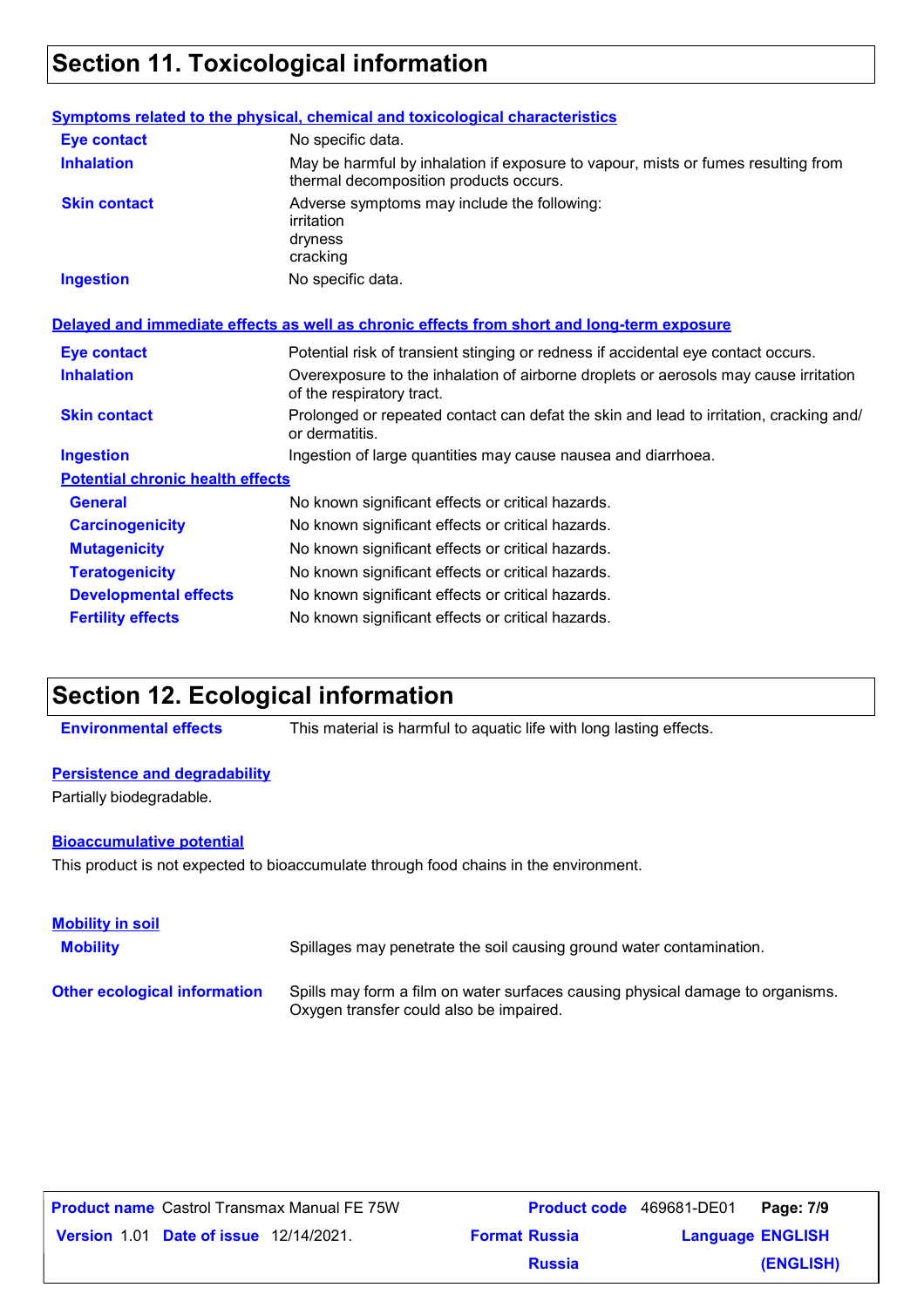# **Section 13. Disposal considerations**

| <b>Disposal methods</b> | The generation of waste should be avoided or minimised wherever possible.<br>Significant quantities of waste product residues should not be disposed of via the<br>foul sewer but processed in a suitable effluent treatment plant. Dispose of surplus<br>and non-recyclable products via a licensed waste disposal contractor. Disposal of<br>this product, solutions and any by-products should at all times comply with the<br>requirements of environmental protection and waste disposal legislation and any<br>regional local authority requirements. Waste packaging should be recycled.<br>Incineration or landfill should only be considered when recycling is not feasible. This<br>material and its container must be disposed of in a safe way. Care should be taken<br>when handling emptied containers that have not been cleaned or rinsed out. Empty<br>containers or liners may retain some product residues. Avoid dispersal of spilt<br>material and runoff and contact with soil, waterways, drains and sewers. |
|-------------------------|-------------------------------------------------------------------------------------------------------------------------------------------------------------------------------------------------------------------------------------------------------------------------------------------------------------------------------------------------------------------------------------------------------------------------------------------------------------------------------------------------------------------------------------------------------------------------------------------------------------------------------------------------------------------------------------------------------------------------------------------------------------------------------------------------------------------------------------------------------------------------------------------------------------------------------------------------------------------------------------------------------------------------------------|
|-------------------------|-------------------------------------------------------------------------------------------------------------------------------------------------------------------------------------------------------------------------------------------------------------------------------------------------------------------------------------------------------------------------------------------------------------------------------------------------------------------------------------------------------------------------------------------------------------------------------------------------------------------------------------------------------------------------------------------------------------------------------------------------------------------------------------------------------------------------------------------------------------------------------------------------------------------------------------------------------------------------------------------------------------------------------------|

### **Section 14. Transport information**

|                                      | <b>IMDG</b>              | <b>IATA</b>              |
|--------------------------------------|--------------------------|--------------------------|
| <b>UN number</b>                     | Not regulated.           | Not regulated.           |
| <b>UN proper</b><br>shipping name    | $\overline{\phantom{a}}$ | $\overline{\phantom{a}}$ |
| <b>Transport hazard</b><br>class(es) | $\blacksquare$           | $\overline{\phantom{a}}$ |
| <b>Packing group</b>                 | $\overline{\phantom{a}}$ | $\overline{\phantom{a}}$ |
| <b>Environmental</b><br>hazards      | No.                      | No.                      |
| <b>Additional</b><br>information     | ۰                        | ۰                        |

**Special precautions for user** Not available.

### **Section 15. Regulatory information**

| <b>Regulation according to other foreign laws</b>               |                                                                                                                                |  |
|-----------------------------------------------------------------|--------------------------------------------------------------------------------------------------------------------------------|--|
| <b>REACH Status</b>                                             | The company, as identified in Section 1, sells this product in the EU in compliance<br>with the current requirements of REACH. |  |
| <b>United States inventory</b><br>(TSCA 8b)                     | All components are active or exempted.                                                                                         |  |
| <b>Australia inventory (AIIC)</b>                               | All components are listed or exempted.                                                                                         |  |
| <b>Canada inventory</b>                                         | All components are listed or exempted.                                                                                         |  |
| <b>China inventory (IECSC)</b>                                  | All components are listed or exempted.                                                                                         |  |
| <b>Japan inventory (CSCL)</b>                                   | All components are listed or exempted.                                                                                         |  |
| <b>Korea inventory (KECI)</b>                                   | All components are listed or exempted.                                                                                         |  |
| <b>Philippines inventory</b><br>(PICCS)                         | At least one component is not listed.                                                                                          |  |
| <b>Taiwan Chemical</b><br><b>Substances Inventory</b><br>(TCSI) | All components are listed or exempted.                                                                                         |  |

| <b>Product name</b> Castrol Transmax Manual FE 75W | <b>Product code</b> 469681-DE01 |                         | Page: 8/9 |
|----------------------------------------------------|---------------------------------|-------------------------|-----------|
| <b>Version 1.01 Date of issue 12/14/2021.</b>      | <b>Format Russia</b>            | <b>Language ENGLISH</b> |           |
|                                                    | <b>Russia</b>                   |                         | (ENGLISH) |